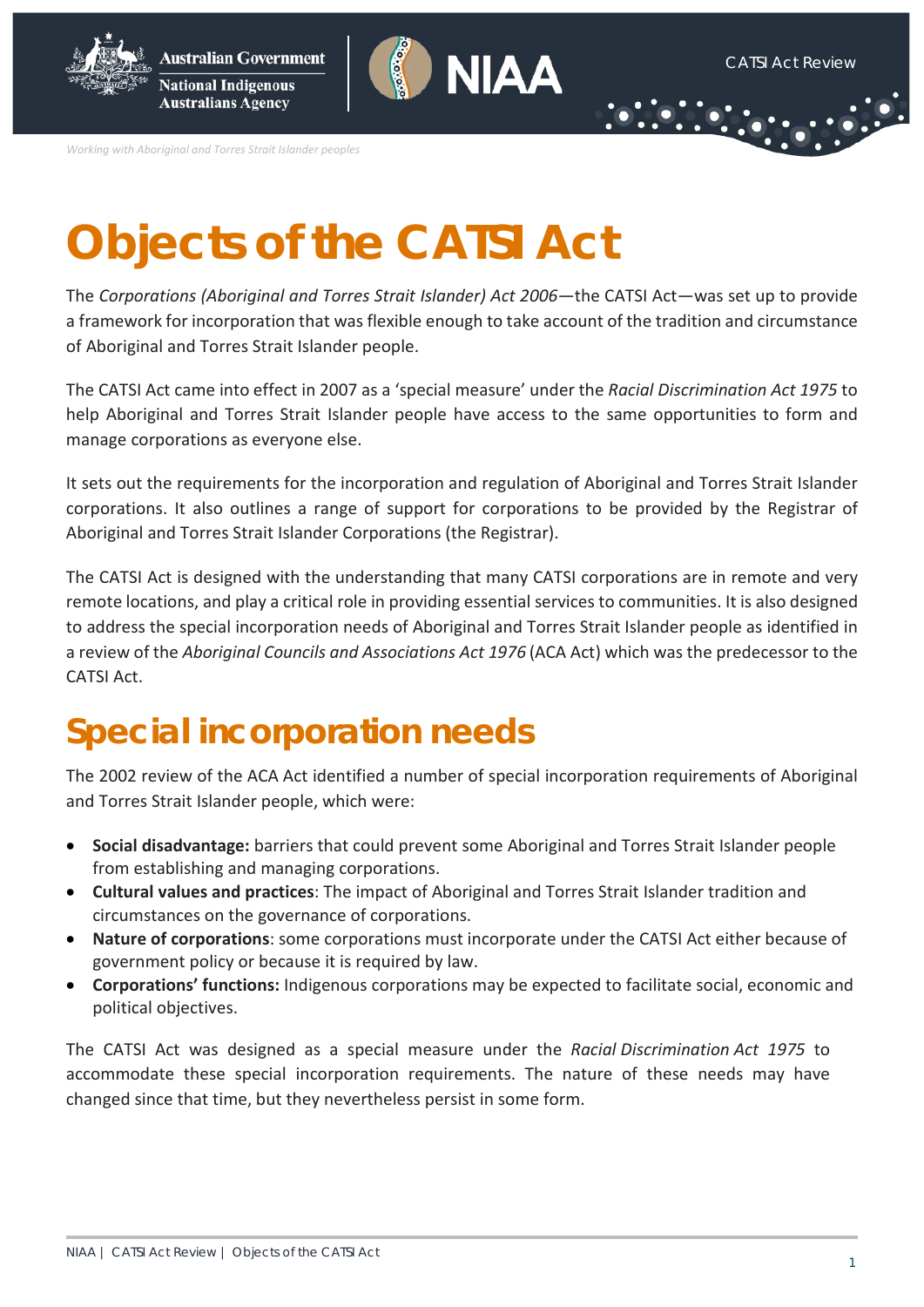## **What makes the CATSI Act a special measure**

The CATSI Act contains many of the same provisions as the *Corporations Act 2001* (Corporations Act), but it also has unique parts that make it a special measure. The purpose of a special measure is to provide for the advancement of particular racial or ethnic groups so that those groups can enjoy the same human rights and fundamental freedoms as others. As a special measure, the purpose of the CATSI Act is to ensure that Aboriginal and Torres Strait Islander people can form corporations that serve their needs.

Areas considered as part of this review indicate an ongoing need for the CATSI Act as a special measure. As a special measure it should be reviewed from time to time to make sure it does what it sets out to do.

### **The unique provisions of the CATSI Act include:**

- special incorporation provisions for Aboriginal and Torres Strait Islander corporations
- protection for members
- support for corporations
- capacity building.

### Special rules for Indigenous corporations

A majority of a corporation's members and directors must be Aboriginal and Torres Strait Islander people. This ensures that Indigenous people control their corporations.

The CATSI Act also allows corporations to operate in a culturally appropriate way. For example, corporations can:

- hold meetings and keep their books in languages other than English, as long as there are English versions available; and
- have rules that take account of Aboriginal and Torres Strait Islander tradition and circumstances.

The CATSI Act also specifically states that the Registrar must take into account the tradition and circumstances of Aboriginal and Torres Strait Islander people in undertaking his or her role.

## Protection for members

**Majority of directors must be members—**the CATSI Act states that the majority of directors must be members. This is to make sure members' interests are protected.

**Provide advice—**the Registrar provides advice about the registration, rules and governance of a corporation as a source of independent information.

**Help resolve disputes—**the Registrar can also help to resolve disputes by: providing advice; referring parties to independent mediation and arbitration services; and investigating and responding to complaints made about corporations.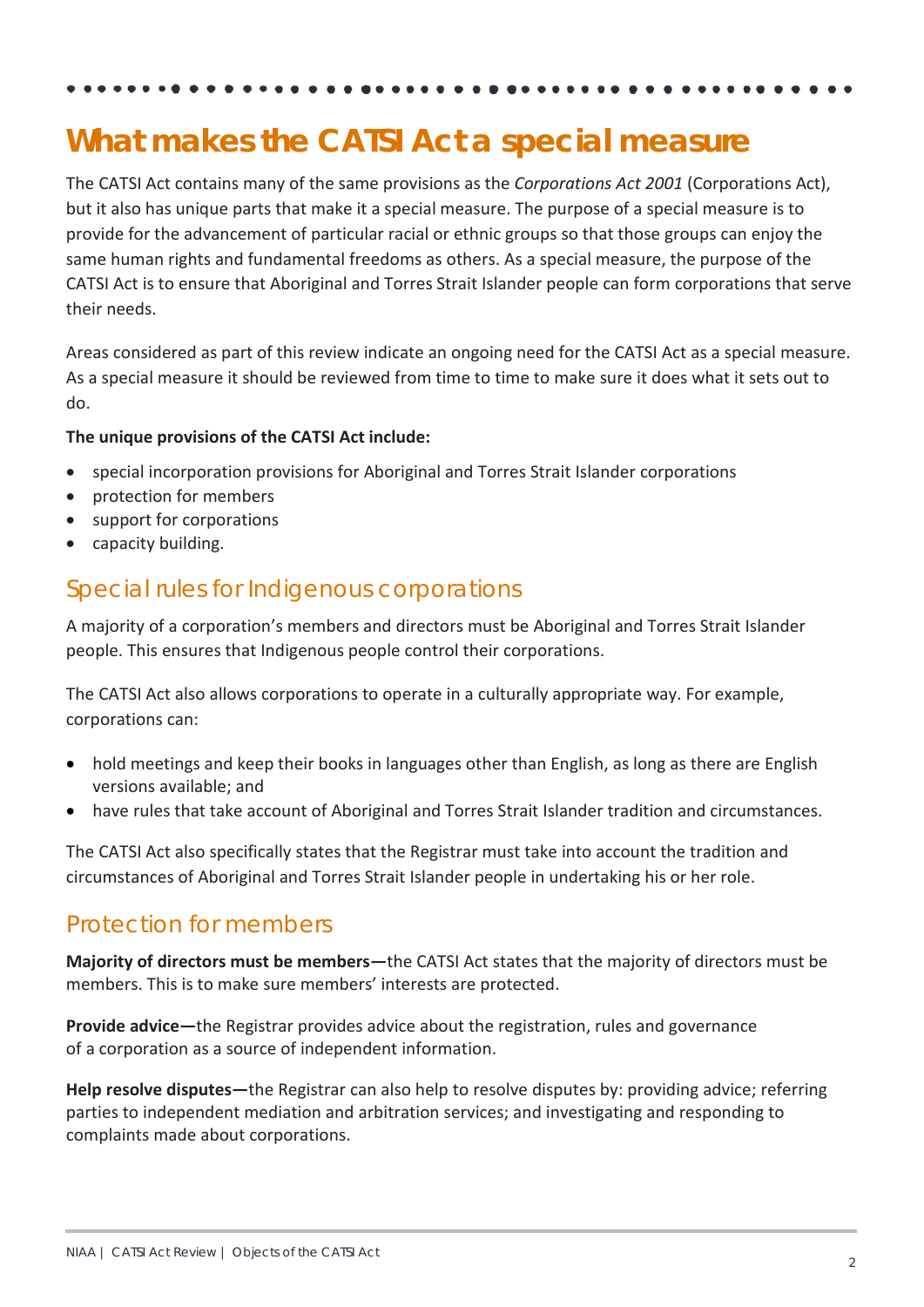## Support for corporations

**Appoint a special administrator—**the Registrar can appoint a special administrator, at Commonwealth expense, when a corporation is having problems with governance or financial management. This is unique to the CATSI Act. The aim is to strengthen governance and financial management, then return control of the corporation back to its members. Without this special support, the corporation might fail.

Since 2007, 110 corporations have been put into special administration and of the 102 completed over 90 per cent were returned to the control of their members.

**Support for remote corporations—**the CATSI Act includes provisions for corporations that operate in remote or very remote locations, including:

- enabling CATSI corporations and their members access to a broad range of courts to hear CATSI matters; and
- allowing the election of directors in some circumstances via postal ballot to make it easier for corporations with geographically dispersed members.

**Change a corporation's rule book—**CATSI corporations must have constitutions which are known as rule books. Rule books set out the internal governance rules for a corporation. For example, rule books can include rules that govern membership, meetings and the appointment of directors. Rule books are unique to the CATSI Act.

Recently the Registrar was able to exercise his power to change rule books in certain circumstances. The Registrar changed corporations' rules so that they could hold meetings virtually and make decisions without meetings, if certain conditions were met. These changes were aimed at making it easier for corporations to respond to the impacts of COVID-19.

## Capacity building

Under the CATSI Act, the Registrar is required to provide public education programs on the operation of the Act and on the governance of Aboriginal and Torres Strait Islander corporations. This is another unique requirement under the CATSI Act.

The Office of the Registrar of Indigenous Corporations (ORIC) has been providing training to an increasing number of CATSI corporations each year. Most participants of the training reported that it improved their knowledge of corporate governance as illustrated in the table below.

|                                                                                                                               | $2012 - 13$ | 2013-14 | 2014-15 | 2015-16 | 2016-17 | 2017-18 | 2018-19 |
|-------------------------------------------------------------------------------------------------------------------------------|-------------|---------|---------|---------|---------|---------|---------|
| <b>Number of participants</b>                                                                                                 | 897         | 1015    | 886     | 865     | 943     | 1058    | 889     |
| <b>Number of corporations</b>                                                                                                 | 198         | 194     | 169     | 208     | 260     | 254     | 276     |
| <b>Participants</b><br>reporting<br>a<br>'significant' or 'very significant'<br>increase in corporate governance<br>knowledge | 92.5%       | 91.1%   | 90.0%   | 88.2%   | 92.1%   | 97.4%   | 84.0%   |
| Source: ORIC data                                                                                                             |             |         |         |         |         |         |         |

Source: ORIC data.